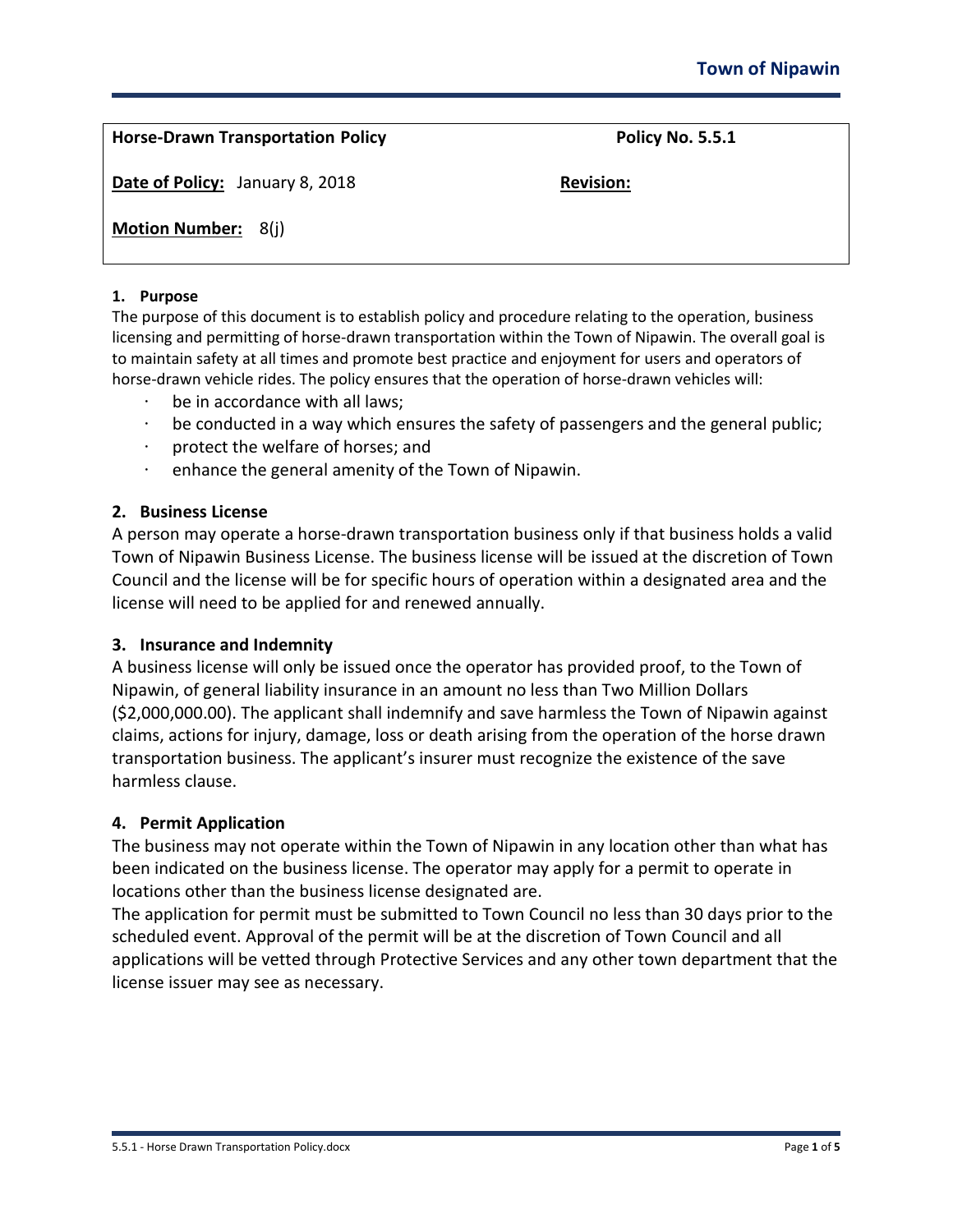## **5. Safety, Welfare & Compliance**

The operator must:

- operate in accordance with all relevant laws, including but not limited to *The Traffic Safety Act*;
- conducted in a way that ensures the safety of passengers and the public;
- practice responsible waste management;
- protect the welfare of horses; and
- enhance the general amenity of the Town.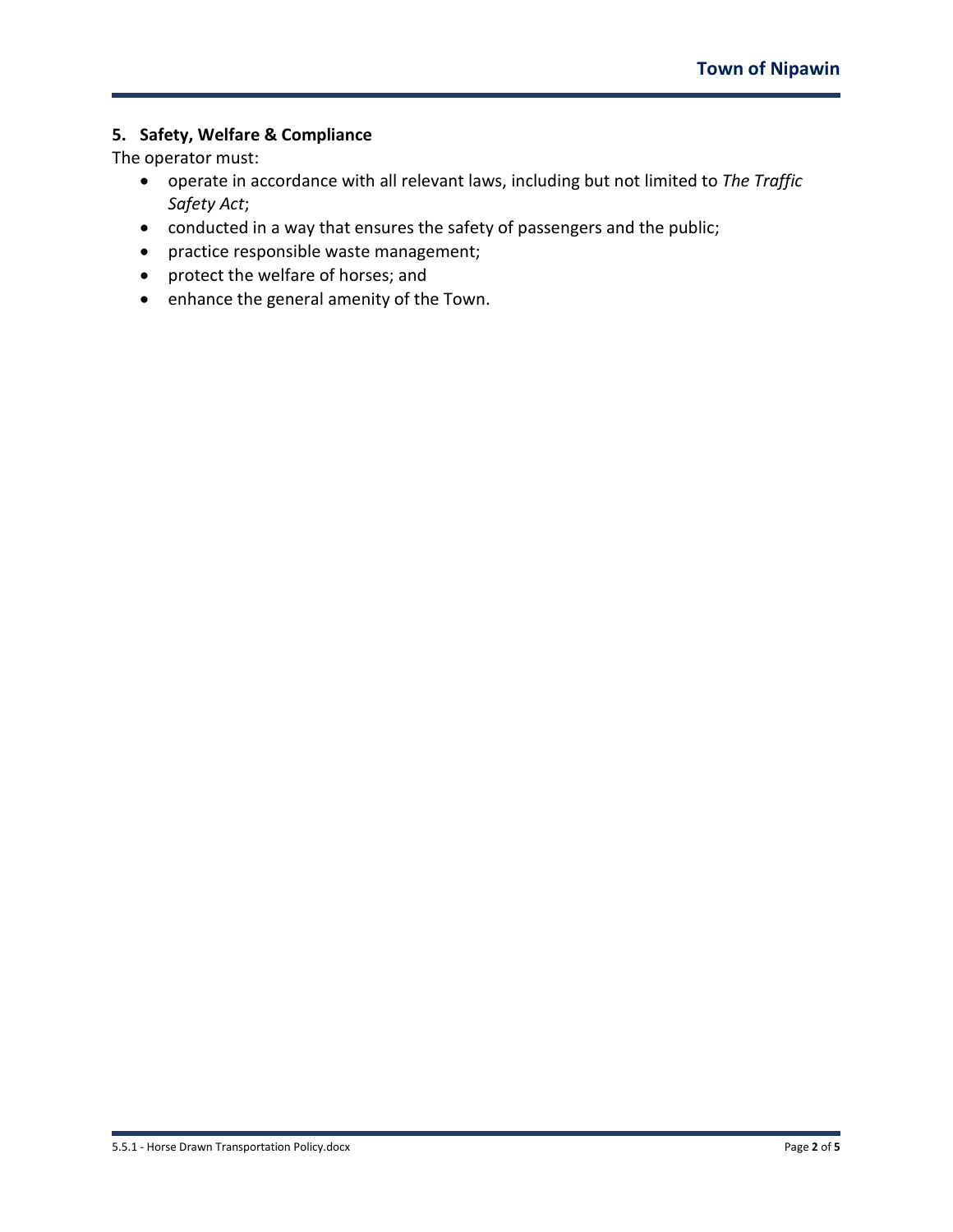## **HORSE DRAWN TRANSPORTATION PERMIT APPLICATION**

### **1. Permits (as per Traffic Bylaw)**

- a. No horse drawn transportation event shall be held without first obtaining written permission from the Mayor and Council of the Town of Nipawin, who shall designate and approve the hour and route of the vehicle.
- b. Application for a permit shall be made in writing to the Mayor and Council giving the nature of the event, the intended route, the number of persons and vehicles expected to take part, and the time which it is expected will be required for the vehicle(s) to pass a given point.
- c. All applications for permits shall be made to the Mayor and Council far enough ahead of the day of the event (recommended 30 days) to allow ample time for approval and to arrange for policing the route.

### **2. Hours of Operation**

- a. A horse drawn transportation event may be held between the hours of 9:00 am and 11:00 pm, excluding the noon hour,
- b. Permit requests may be denied where other previous requests have been approved in the vicinity for the same time period.

### **3. Application**

- a. The criteria for approval for a permit should relate to:
	- i. The general convenience of the affected residents,
	- ii. Traffic safety,
	- iii. Any complications with scheduled street improvements, maintenance or repairs,
	- iv. All applicable legislation and bylaws,
	- v. Consultation with Protective Services and various Town Departments prior to recommendation for approval to Town Council.

### **4. Insurance and Responsibility**

a. The Town of Nipawin assumes no responsibility for claims, damages, or injuries that may arise out of the conduct of the event. Permit holder is required to carry sufficient liability insurance.

### **5. Safety**

- a. The applicant must comply with any direction of a sworn public safety officer whenever there is an emergency that requires action to protect public safety,
- b. The route will need to be monitored by the applicant or the individual designee responsible during the event,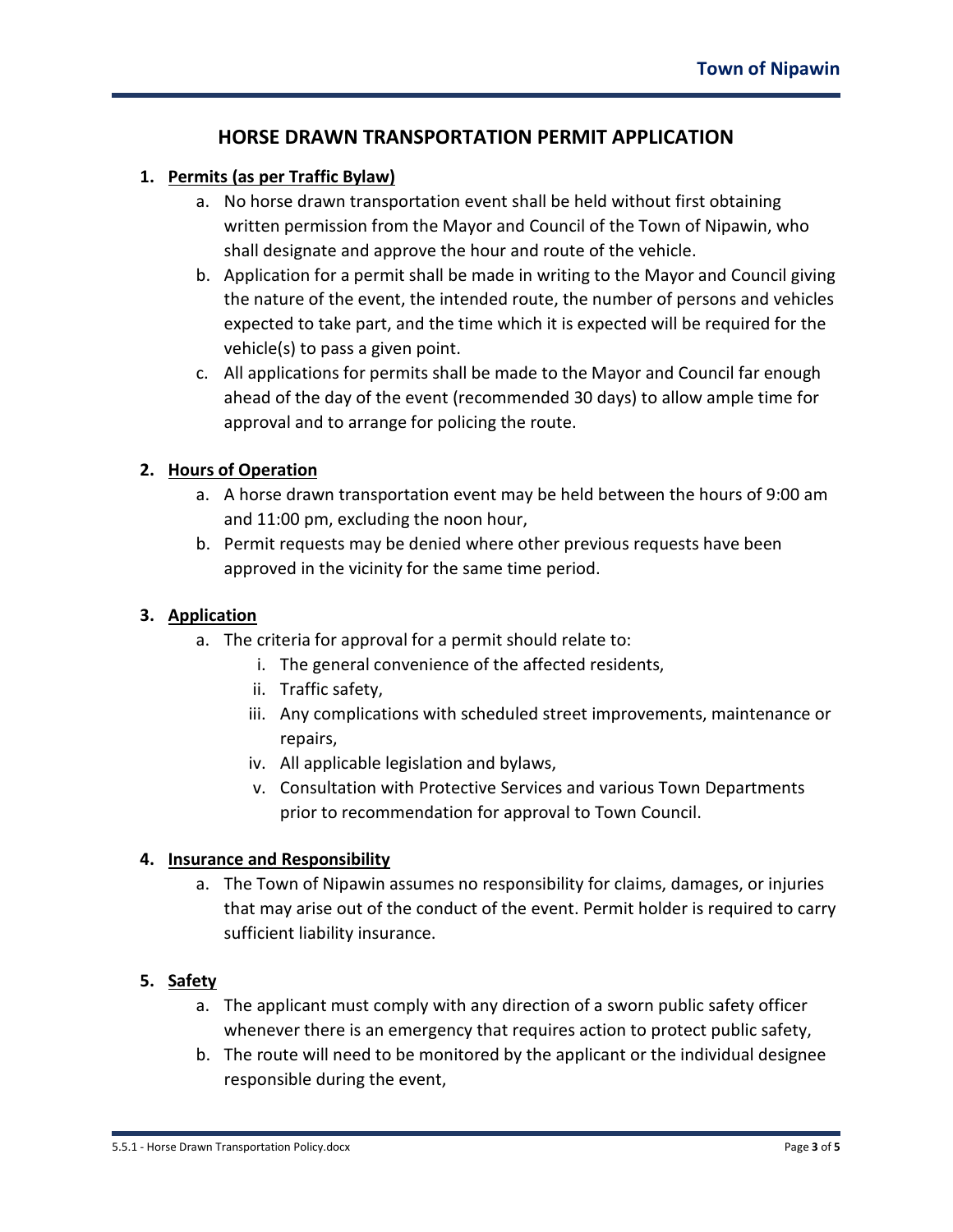- c. Any music live or recorded, should be at a level as not to disturb the peace and shall conform to the Town's Noise Bylaw,
- d. Provisions should be made for any events occurring after daylight hours to ensure that participants and road closures are visible,
- e. Applicants and all participants must comply with all other applicable municipal, provincial and federal regulations.

## **6. Police Escort**

a. If a Police escort is necessary it must be indicated on the application for permit.

## 7. **Clean-up**

a. The applicant shall be held responsible for the return of all public and private property, in the immediate vicinity of the event, to the condition existing prior to the event and shall be responsible for the clean-up of any litter or debris, which may accumulate as a result of this event. Any clean-up that has to be completed by the Town will be billed to the applicant.

## 8. **Animals**

- a. The Owner or operator of the animal will remain in full control and ensure the safety of pedestrians, riders, and vehicular traffic,
- b. The Owner or operator will protect the welfare of the animals,
- c. Every person propelling any pushcart or riding an animal upon a roadway, and every person driving any animal shall be subject to the provisions of the *Traffic Bylaw* applicable to the driver of any vehicle*.*